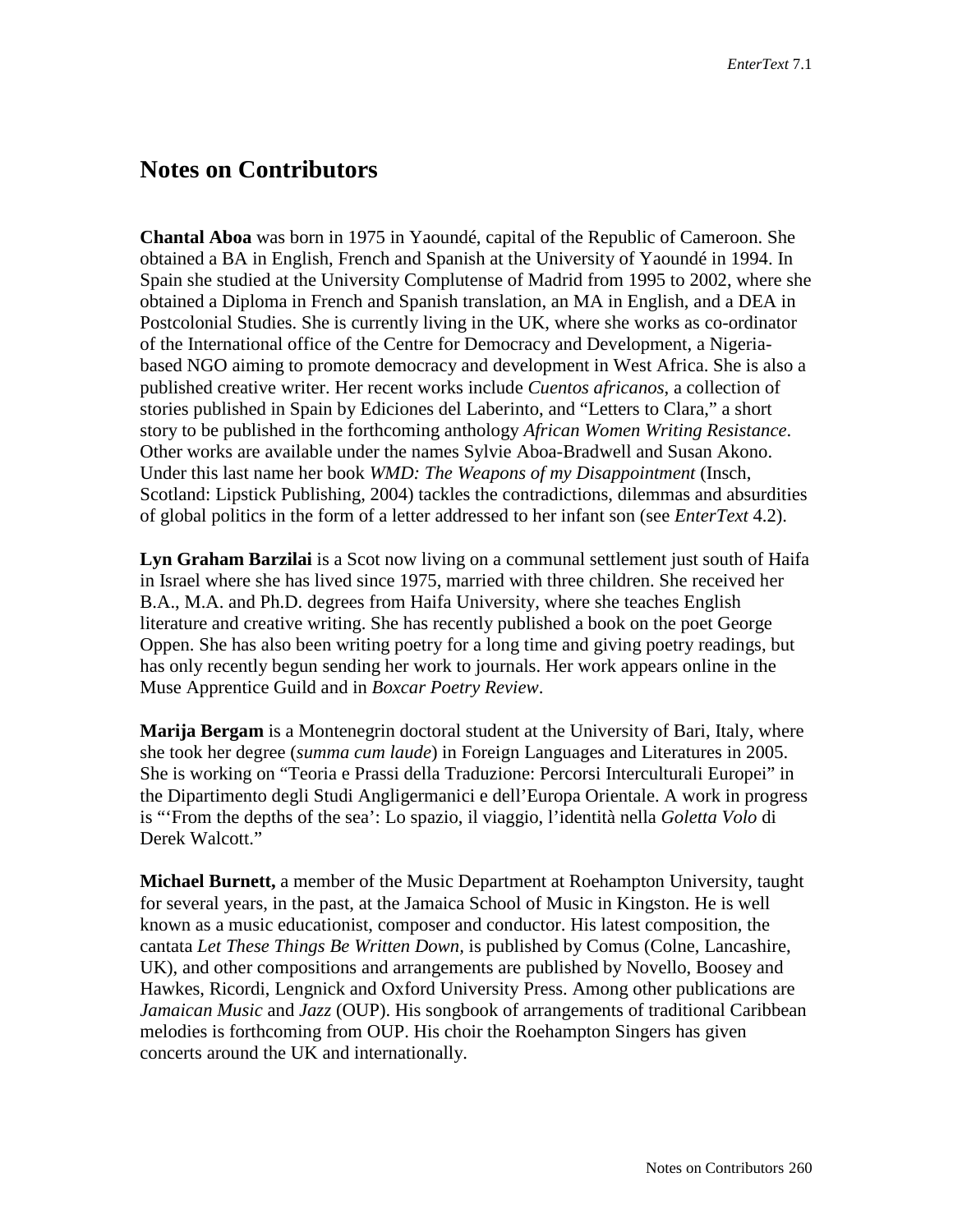**Christopher Clare** is a Jamaican image-maker whose works are mostly mixed-media, often involving canvas, linen, acrylics, photographs, etc. More recently he has been fusing photography with acrylic paints. He writes, "The marriage has been surreal and the possibilities are endless." He was born in Jamaica in 1977 and educated in the painting department of the Edna Manley College of the Visual and Performing Arts in Kingston, where he earned first class honours. He has exhibited in Jamaica at the National Gallery, Mutual Gallery, and Pegasus Gallery. He lives and works in Kingston.

**Osita Ezeliora** is currently an Andrew W. Mellon scholar, completing doctoral research on new directions in post-apartheid South African fiction in English at the University of the Witwatersrand, Johannesburg. A graduate of the University of Lagos, he taught African and British literatures for about ten years at Nigeria's Olabisi Onabanjo University (formerly Ogun State University), Ago-Iwoye, Ogun State, Nigeria. He currently teaches part-time in the Department of African Literature at the University of the Witwatersrand. Recent publications include: "Revisiting their Visions: African Writers and the Question of Commitment" in Ernest N. Emenyonu, ed., *Emerging Perspectives On Chinua Achebe,* vol. 2 (Trenton, NJ: Africa World Press, 2004: 267- 278); "John Donne and His Contemporaries: The Metaphysical Poets" and "The Poetry of the English Romantics" (*Gege: Ogun Journal of English Studies* 4.1, 2004 and 5.1, 2005); and "The Novels of Phaswane Mpe and K. Sello Duiker: A Critique" in Mbulelo V. Mzamane, ed., *Words Gone Two Soon* (Pretoria: Umgangatho, 2005). Other essays are "Modern African Literature and the Making of its Classics" (*Culture Today,* 2006), and "The Fantasia and the Post-Apartheid Imagination: History and Narration in Andre Brink's *Devil's Valley*" in Kerstin Shands, ed., *From Orientalism to Postcoloniality* (Stockholm: Sodertorn University Press).

**Laura Facey** is a Jamaican sculptor who works in a number of materials, principally wood and stone. She has created small-scale intimate pieces as well as public art installations on a monumental scale. She studied in Britain, America and Jamaica, and has exhibited in the USA, Britain, Japan and several Caribbean countries. In 2003 she won a blind competition to design a sculpture for Emancipation Park in Kingston, Jamaica: her resulting bronze is "Redemption Song" (illustrated here). Her "Christ Ascending" (2000) is in St. Andrew's Parish Church in Kingston. She has been awarded a Silver Musgrave Medal for her contribution to Jamaican art. See www.laurafacey.com

**Maria Cristina Fumagalli** is Senior Lecturer in the Department of Literature, Film and Television Studies at the University of Essex, UK. She is the author of *The Flight of the Vernacular: Seamus Heaney, Derek Walcott and the Impress of Dante* (New York and Amsterdam: Rodopi, 2001) and the editor of a special issue of *Agenda* (39.1-3, 2002- 2003) on Derek Walcott. Her essays on a range of principally Caribbean writers appear in many journals, including work on Erna Brodber, Maryse Condé, Grace Nichols, Marlene Nourbese Philip, Jean Rhys, Gabriel García Márquez, M. P. Shiel, Michael Thelwell and Perry Henzell. In 2006, together with Peter Hulme and Owen Robinson, she secured government funding for a major four-year research project "American Tropics: Towards a Literary Geography" (2007-2010). She has recently completed a monograph entitled *The Caribbean and Modernity: Returning the Gaze,* and is co-editing with Bénédicte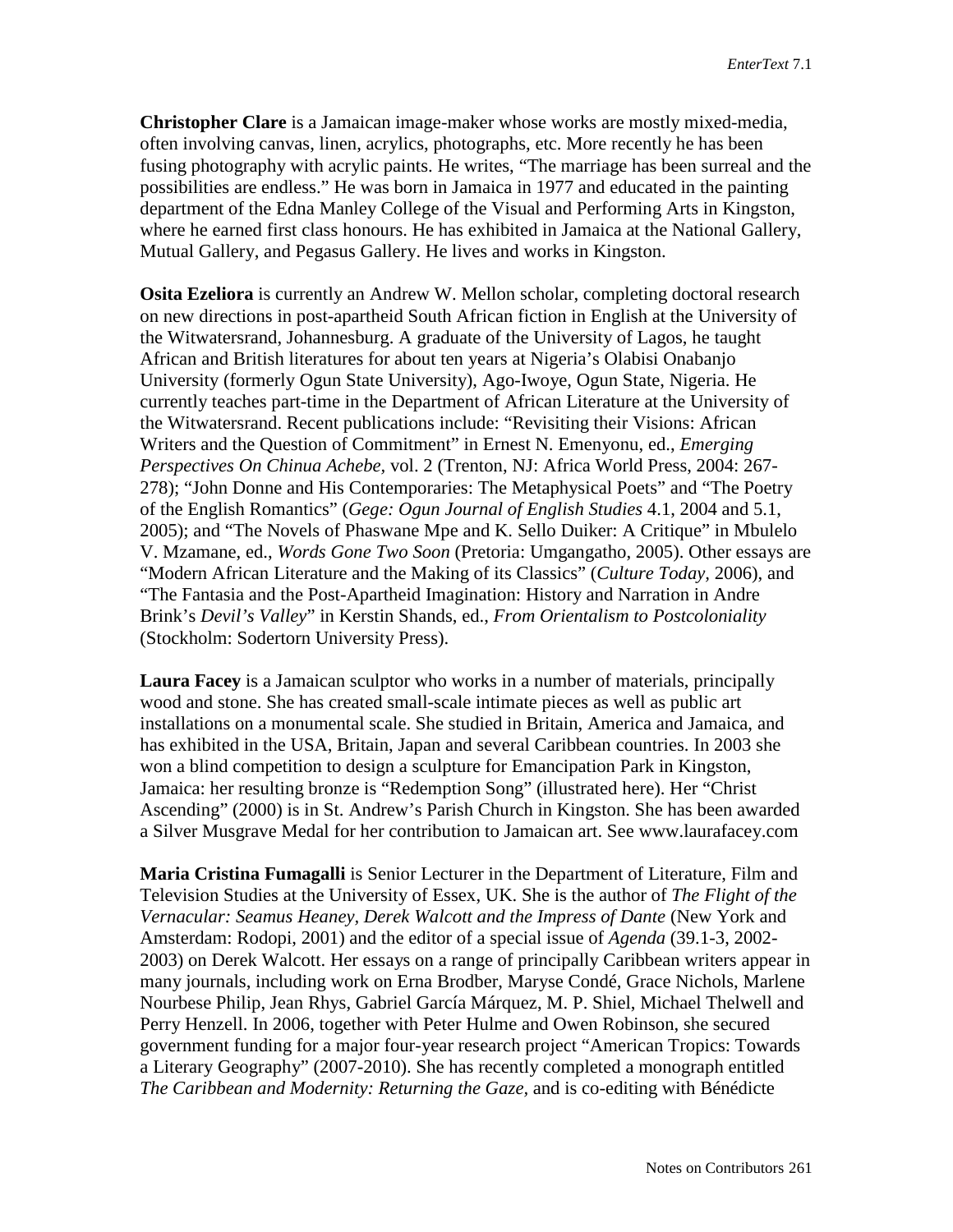Ledent a collection of essays on Caribbean sexualities, *The Cross-Dressed Caribbean: Gender Dynamics in Literature and Culture.*

**Saddik Gohar** is Associate Professor in the English Department at United Arab Emirates University, Al Ain, UAE. He took his first degrees at Ain Shams University, Cairo and Mansoura University, Egypt, and his MA and PhD at Indiana University of Pennsylvania, USA. Since the early 1990s he has held posts at universities in Egypt and Saudi Arabia, before joining the UAE University in 2002. His research is published in several Middle Eastern, American and Australian journals. The comparative study of Arab and Western literatures is a particular interest. His most recent work is "The Use of T. S. Eliot's Literary Traditions in Contemporary Arabic Poetry" in Doris Jedamski, ed., *Chewing the West: Occidental Narratives* (New York and Amsterdam: Rodopi, 2007).

**Marian Gwyn** is Learning and Communications Manager for the National Trust in North West Wales and is based at Penrhyn Castle, Bangor. She gained a first degree in the History of Design and the Visual Arts at the University of Staffordshire and an MA in Women's Studies at Bangor University. She is currently working on interpreting the slate industry for a permanent exhibition at Penrhyn Castle.

**Rachel Manley,** a poet, and graduate of the University of the West Indies in Jamaica, is most widely known as the author of *Slipstream: A Daughter Remembers* (Canada: Alfred Knopf, 2000), a memoir of her father, Michael Manley (1924-1997, Prime Minister of Jamaica from 1972-1980 and 1989-1992), as well as of the book excerpted here, *Drumblair* (Knopf, 1996, winner of the Governor General's Award for English language non-fiction), a memoir of the famous grandparents with whom she grew up: Norman Manley (1893-1969), Rhodes Scholar and Jamaican political leader—founder of the People's National Party, Chief Minister (1955-1959) and Premier (1959-1962)—and his wife Edna (1900-1987), sculptress and publisher. She is also the editor of *Edna Manley: The Diaries* (London: André Deutsch, 1989). Her new book *Woman with Horses in her Hair: A Memoir of My Grandmother* is expected from Key Porter (Canada) in 2008. Two collections of her poetry have been published: *Prisms* (Jamaica: Hyde, Held and Blackburn, 1972) and *Poems 2* (Barbados: Coles Publishing, 1978). Her poems appear also in *Crossing the Water: Contemporary Poetry of the English Speaking Caribbean* (New York: Greenfield Review Press, 1985 and1991), and in journals such as *Focus, Jamaica Journal* and *Caribbean Quarterly.* She has been awarded numerous fellowships including a Guggenheim (2001/2), and has been guest lecturer and guest writer at a number of North American universities. Since 1992 she has been non-fiction mentor on a postgraduate creative writing programme at Lesley University in Cambridge, Massachusetts, dividing the rest of her time between Toronto and Jamaica. Her essay "Thoughts on Writing from Exile" appears in *Small Axe Review* (2002).

**Andrea Molesini** who was born in Venice is professor in the department of Contemporary Italian Literature at the University of Padua, Italy. Poetry has been the focus of his scholarship. He has translated the work of Ted Hughes, Joseph Brodsky, Charles Simic, William Faulkner and Ezra Pound, among others, as well as the work of Walcott. His translations of Walcott are published by Adelphi: *The Bounty* (*Prima luce,*